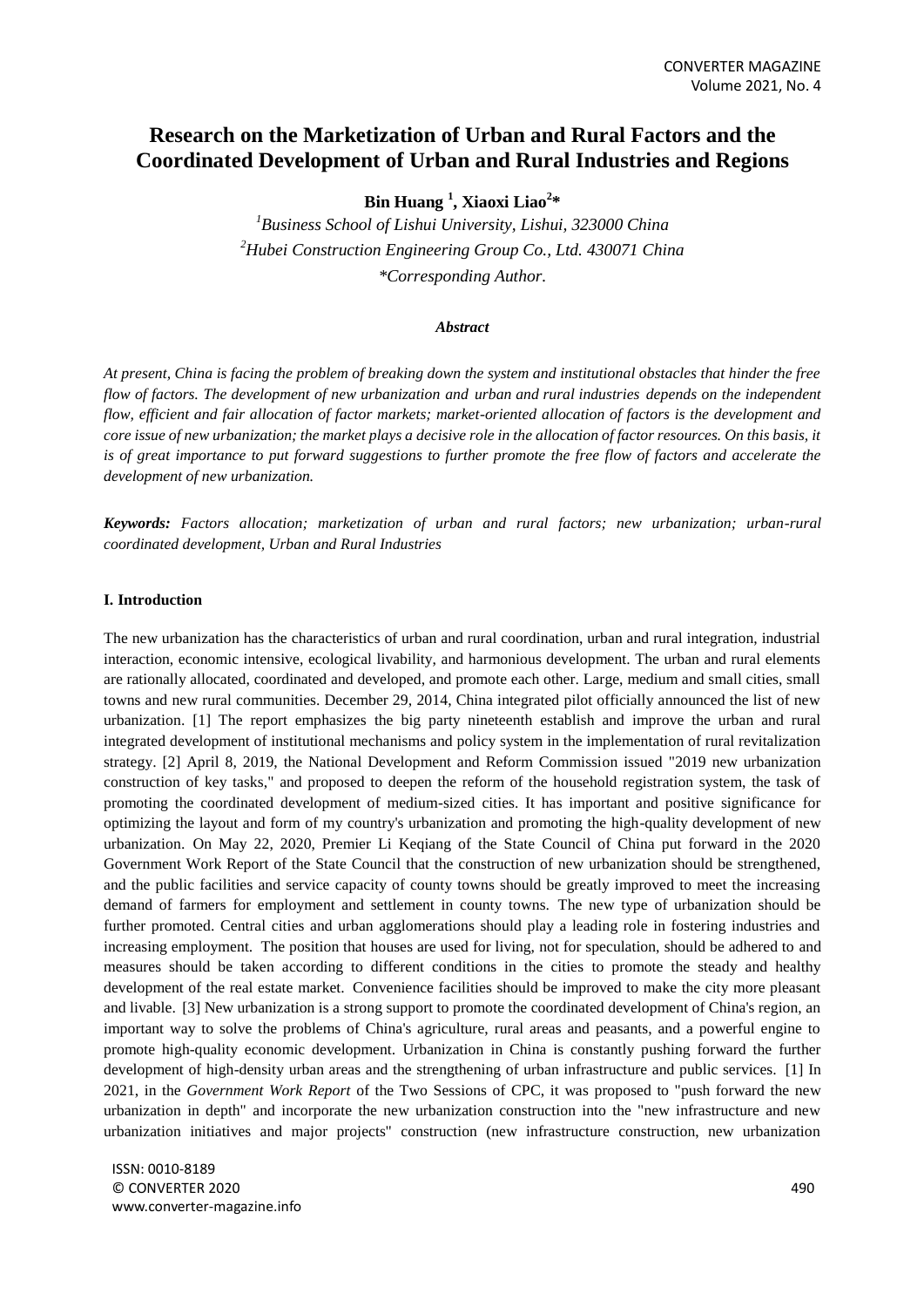construction, transportation, water conservancy and other major projects). [4] The Key Tasks for the Construction of New Urbanization and the Development of Urban-Rural Integration in 2020, promulgated by the National Development and Reform Commission of China on April 9, covers urban rail transit, renovation, environmental protection and clean energy, water conservancy facilities, pipelines for oil and gas transmission, medical treatment, education, cultural style, and old-age facilities. Thus it is clear that market-based allocation of factors is particularly important to promote the development of new urbanization. The key to promote new urbanization is market-based factors. Urbanization in China is speeding up the flow of urban and rural factors, the marketization of factors and the redistribution of resources throughout the society, which will ultimately affect the coordinated development of urban and rural areas and the integration of urban and rural development. The "*Key Tasks of New Urbanization Construction in 2019"* clearly pointed out that it is necessary to accelerate the implementation of a new urbanization strategy with the promotion of human urbanization as the core and quality improvement as the guidance, and establish and improve the urbanization system, mechanism and policy system. -Rural integrated development, effectively promoting the free flow of urban and rural elements, equal exchange and reasonable allocation of public resources, and reshaping a new pattern of urban-rural relations. Speeding up the virtuous cycle of factors and realizing the integrated development of urban and rural areas is a top priority. [4] Therefore, studying the marketization of urban and rural factors has important practical significance for promoting the development of my country's new urbanization.

# **II. Methodology**

2.1 Market-based allocation of factors- the requirement of urban-rural integrated development

It is pointed out that how to handle the relationship between industry and agriculture and between urban and rural areas well in the process of modernization determines to a certain extent the success or failure of modernization. At the Nineteenth National Congress of the Party, the deployment arrangements for the firm implementation of the strategy of Rural Revitalization were made, and the system mechanism and policy system for the integration of urban and rural development were put forward. The country leader inspected Chongqing in mid-April, 2019, and explicitly asked Chongqing to accelerate the development of urban-rural integration. He also pointed out: "Chongqing integrates big cities, big rural areas, big mountainous areas and big reservoir areas, and has a heavy task of coordinated development. Chongqing promotes high-quality development. The most arduous and arduous task is in rural areas, and the greatest potential and stamina are also in rural areas. Therefore, Chongqing must promote the rejuvenation of the rural areas and the upgrading of the cities as a whole, and strive to make the city a better place to live and the countryside a more desirable place for people." Promoting the integration of urban and rural areas is not only a major political task assigned by country leader, but also a key starting point for solving major social contradictions in the new era, and a powerful driving force for expanding development space, which has great and far-reaching significance. [5] The development potential of new urbanization comes from the growth effect of urbanization scale and the optimization effect of urbanization quality. Therefore, it is urgent to break the shortcomings of the system and mechanism, provide more effective institutional supply, and accelerate the formation of a new type of workers-peasants-urban-rural relationship with mutual promotion between workers and peasants, urban-rural complementarity, comprehensive integration and common prosperity. The *Opinions on Establishing and Perfecting the System, Mechanism and Policy System of Urban-rural Integration Development* (hereinafter referred to as *Opinions*) issued by the CPC Central Committee and the State Council is aimed at the existing obstacles of these systems and mechanisms, and puts forward a package of reform proposals on "people, land and money". [6]In a manner of speaking, the marketization of urban and rural factors is the fundamental way to break the dual structure of urban and rural areas. Under the background of building a well-off society in an all-round way, to adapt to the rapid development of digital economy and intelligent economy, it is particularly important to establish an efficient, fair, free and orderly flow of elements between urban and rural areas. [7]

2.2The role of market-oriented allocation of factors in the unbalanced development of urban and rural areas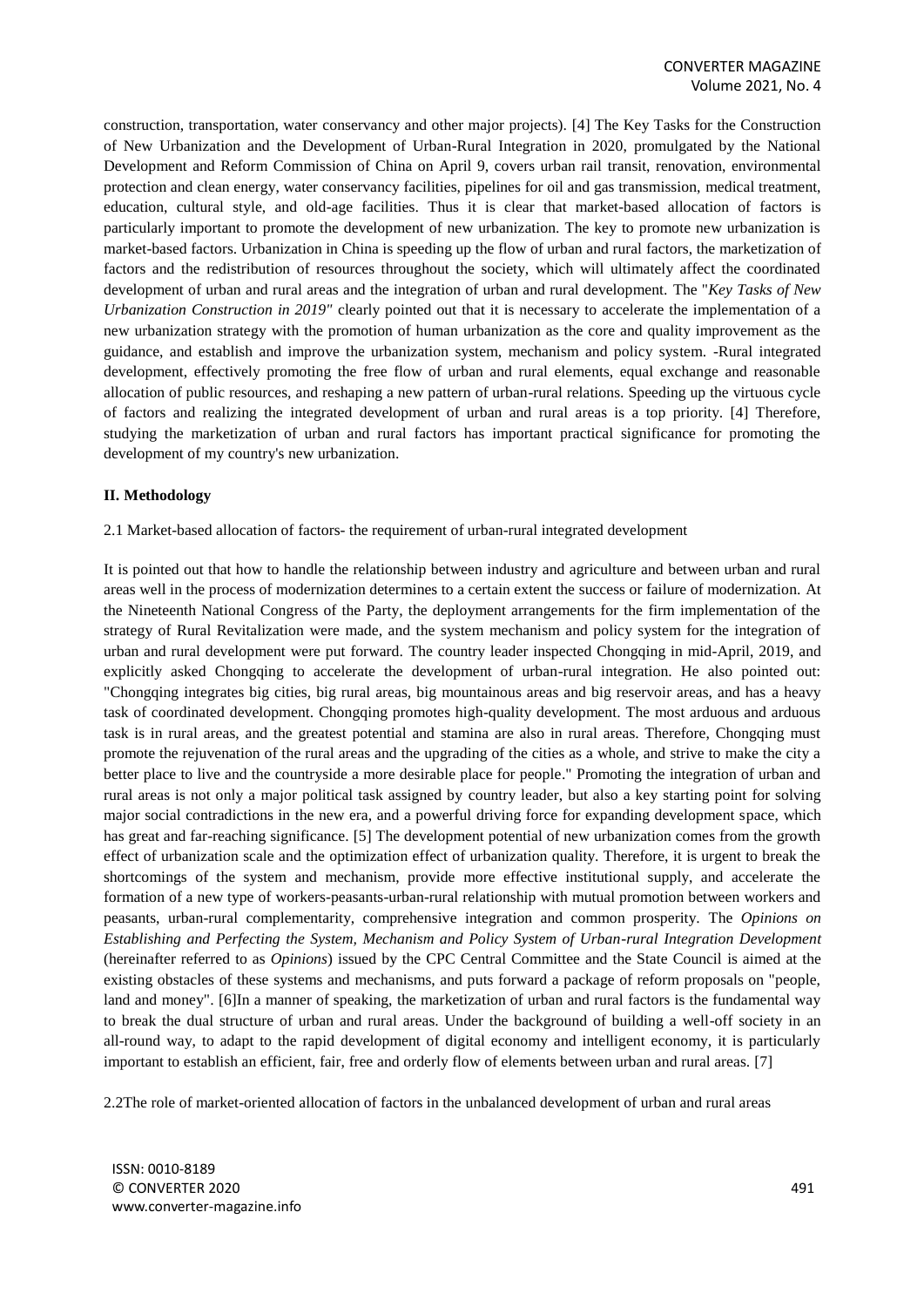In some areas of China, a large number of rural people, goods and materials flow to cities unidirectionally, which requires the rational allocation of urban and rural factors, the government to play an active guiding role, and the establishment and improvement of urban-rural integration development system and policy system, that is, the key point of promoting the rational allocation of urban and rural factors is to realize the rational flow of population, land and capital between urban and rural areas, so as to gradually realize the equalization of basic rights and interests of urban and rural residents, the equalization of urban and rural public services, the equalization of urban and rural residents' income, the rationalization of urban and rural factor allocation and the integration of urban and rural industrial development. Promoting the integration of urban and rural factors helps to realize the revitalization of rural areas and avoid inappropriate government actions, resulting in the mismatch of resources.

The key problem to solve the development of new urbanization is the marketization of urban and rural elements. Market-oriented allocation of factors is a key basic reform and an innovation to truly break through the institutional mechanism that hinders the free flow of factors and realize the optimization of resource allocation. In the context of the development of new urbanization, in order to realize the market-oriented reform, market-oriented allocation of land elements, labor elements and capital elements should be promoted in a down-to-earth manner, and market-oriented allocation of technology elements and data elements should be considered. Specific measures to improve market-oriented allocation should be put forward according to different factor attributes, differences in market-oriented degree and needs of economic and social development. The market-oriented reform of factor price should be deepened, the operational mechanism of factor market should be perfected, the optimal allocation of regional, urban and rural factors should be promoted, and the guarantee of factors of independent and controllable modern industrial system should be strengthened. At the same time, the implementation guarantee of perfecting the market-oriented allocation system and mechanism of factors is put forward, including strengthening organization and leadership, carrying out pilot demonstration and creating a good environment. [8]

#### **III. Results and Discussion**

## 3.1 Results

In some regions of China, due to the lack of vitality in regional economic growth, the still obvious gap between urban and rural areas, the lack of linkage in the development of urban and rural industrial factors, the insufficient interactive development, the uncoordinated flow between urban and rural areas, and the incomplete orderly interaction of various factors, the rural development is relatively slow and the urban and rural development is unbalanced. Urban and rural factors refer to the main factors that affect the economic development of cities and villages, including capital, technology, information, materials, labor and other production factors. The interaction between urban and rural factors refers to the process of exchange, transmission and integration of capital and other factors in urban and rural economic development space, thus realizing the optimal allocation of resources and finally realizing the sustainable development of urban and rural areas. Without the interaction between urban and rural factors in the development of urban and rural economy, it is difficult to provide or configure reasonable resources for economic development, then the economic development will stagnate, let alone the coordinated development of urban and rural areas. Thus it is clear that the coordinated development of villages promotes the interaction of factors. Orderly interaction of various production factors between urban and rural areas is a prerequisite for coordinated development of urban and rural areas, and coordinated development of urban and rural areas has created a broad flow space for interaction of urban and rural factors. [5]

At present, there are several outstanding problems in the market-oriented flow of urban and rural elements in China's new urbanization. First, there are barriers to market entry for collectively-operated construction land. Second, the overall efficiency of the human resources market is not high. Third, the regional equity trading market is underdeveloped. Fourth, there is a lack of layout to build a batch of high-quality innovation carriers. Fifth, the overall planning of data is weak and the enthusiasm for sharing is not high. The development of new urbanization is an innovative development process, so it is necessary to solve the mismatch of elements and resources, and explore the path of free flow of urban and rural elements to promote the new development pattern. [9]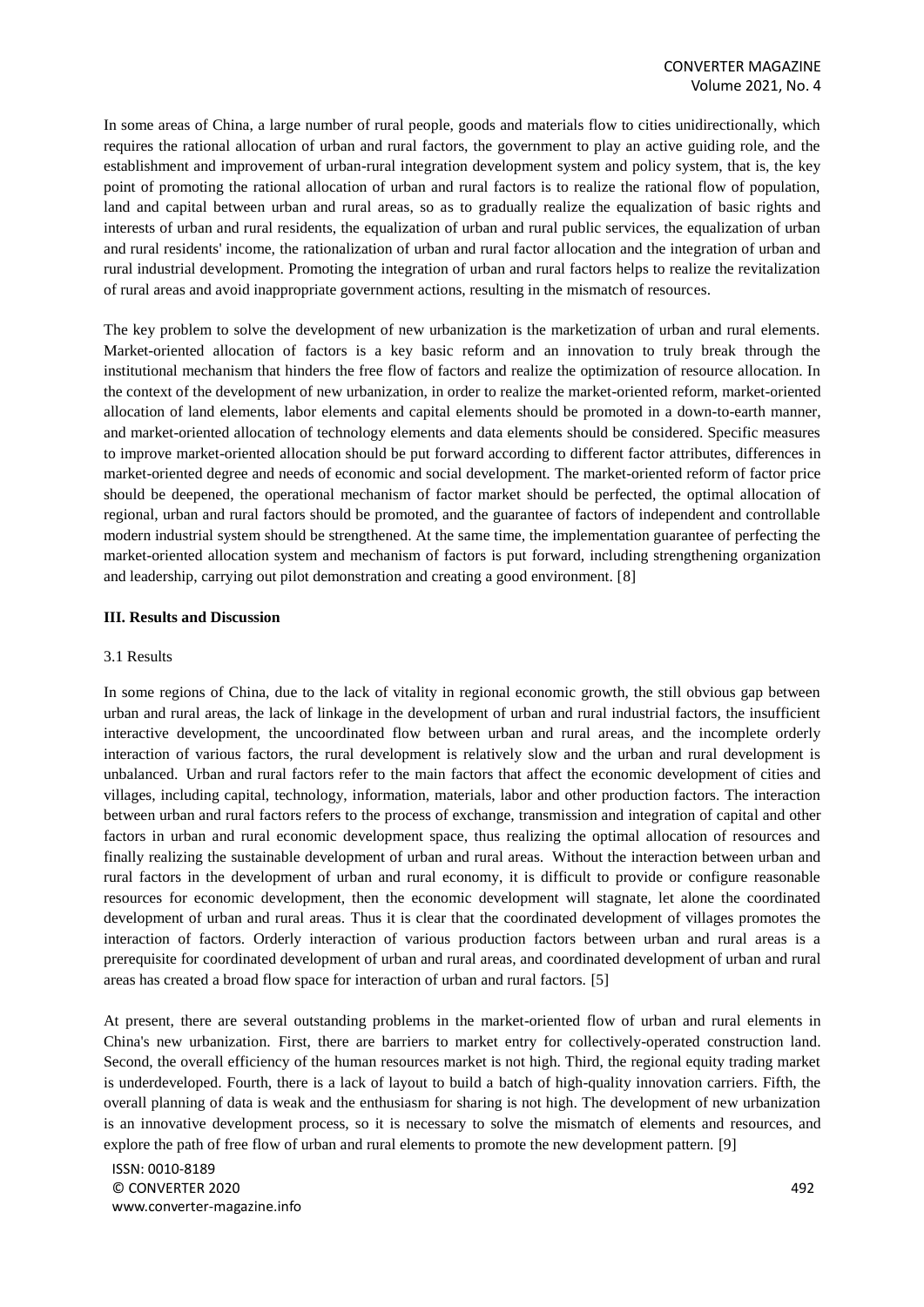# 3.2 Discussion

Comprehensive treatment is needed to solve the above problems. At the Fifth Plenary Session of the 19th CPC Central Committee, it was pointed out that one of the main goals of China's economic and social development during the 14th Five-Year Plan period was to make great progress in the reform of property rights system and the market-oriented allocation of factors. The market-oriented reform of factors includes the reform of land, labor, capital, technology, data and other factors. The key to improve the market allocation of factors lies in rationalizing the relationship between the government and the market, and organically combining the decisive role of the market in the allocation of resources (or factors) with the better role of the government. [10]

3.2.1 Exploring the establishment of a market entry system for rural collective construction land according to law To realize multi-subject supply of land market, it is necessary to establish a fair and reasonable value-added income distribution system for rural collective construction land entering the market. At the 12th meeting of the Standing Committee of the 13th National People's Congress of China, a vote was passed on the amendment of the *Law of the People's Republic of China on Land Administration*. Article 43 of the original Law on Land Administration was deleted to break down the legal barriers to the entry of rural collective construction land, which is a major institutional innovation in the Law on Land Administration. It eliminates the dual system that collective construction land cannot directly enter the market for many years, thus removing the institutional barriers for the development of urban-rural integration. The entry of collective construction land for business is the biggest highlight of the amendment to the Law on Land Administration. The procedures for land expropriation have been improved that the government should negotiate with the farmers whose land has been expropriated before the land is expropriated, and rural villagers who have settled in cities voluntarily withdraw from the homestead with compensation. However, the transaction procedures need to be clarified. [11-13]

#### 3.2.2 Building a unified and standardized human resources market

The informatization level of personnel file management service should be improved to promote the high-quality development of human resource service industry. The cultivation and efficiency of human resources market is an important symbol to measure the level of economic and social development in a region. Planning and building the human resources market is the actual need of labor cooperation. Taking the construction of human resources market as the starting point, the department can play a better role as a bridge of labor cooperation platform. To solve this structural contradiction of mismatch between supply and demand, on the one hand, it is necessary to vigorously carry out employment guidance and vocational skills training for workers; on the other hand, it is necessary to extensively open up, collect and screen a large number of employment posts to create more employment opportunities for urban and rural workers. Planning and building a fixed human resources market and building a platform and carrier for market-oriented employment between supply and demand sides can effectively alleviate the contradiction of local employment difficulties, meet the needs of industrial structure optimization and upgrading for human resources development and allocation, give full play to the decisive role of the market in human resources allocation, and help to establish a unified, open and competitive employment environment, promote human resources mobility and employment and entrepreneurship, ease labor supply contradictions and structural contradictions, and provide professional, normalized and standardized high-quality and efficient human resources services.

# 3.2.3 Regional equity market to be stronger and better

Its connection with Shanghai and Shenzhen Exchange and National Stock Exchange should be promoted to guide more SMEs to be listed and displayed. Regional equity trading market is an integral part of China's multi-level capital market and an important part of encouraging scientific and technological innovation, activating private capital and supporting the real economy. At present, most enterprises in China cannot obtain development funds by means of equity transfer, and the development of OTC market, especially the regional equity market that serves as its basis, is of great significance to the development of Chinese capital market and unlisted enterprises. Therefore, regional equity trading markets that serve as the fundamental level of the capital market during the development of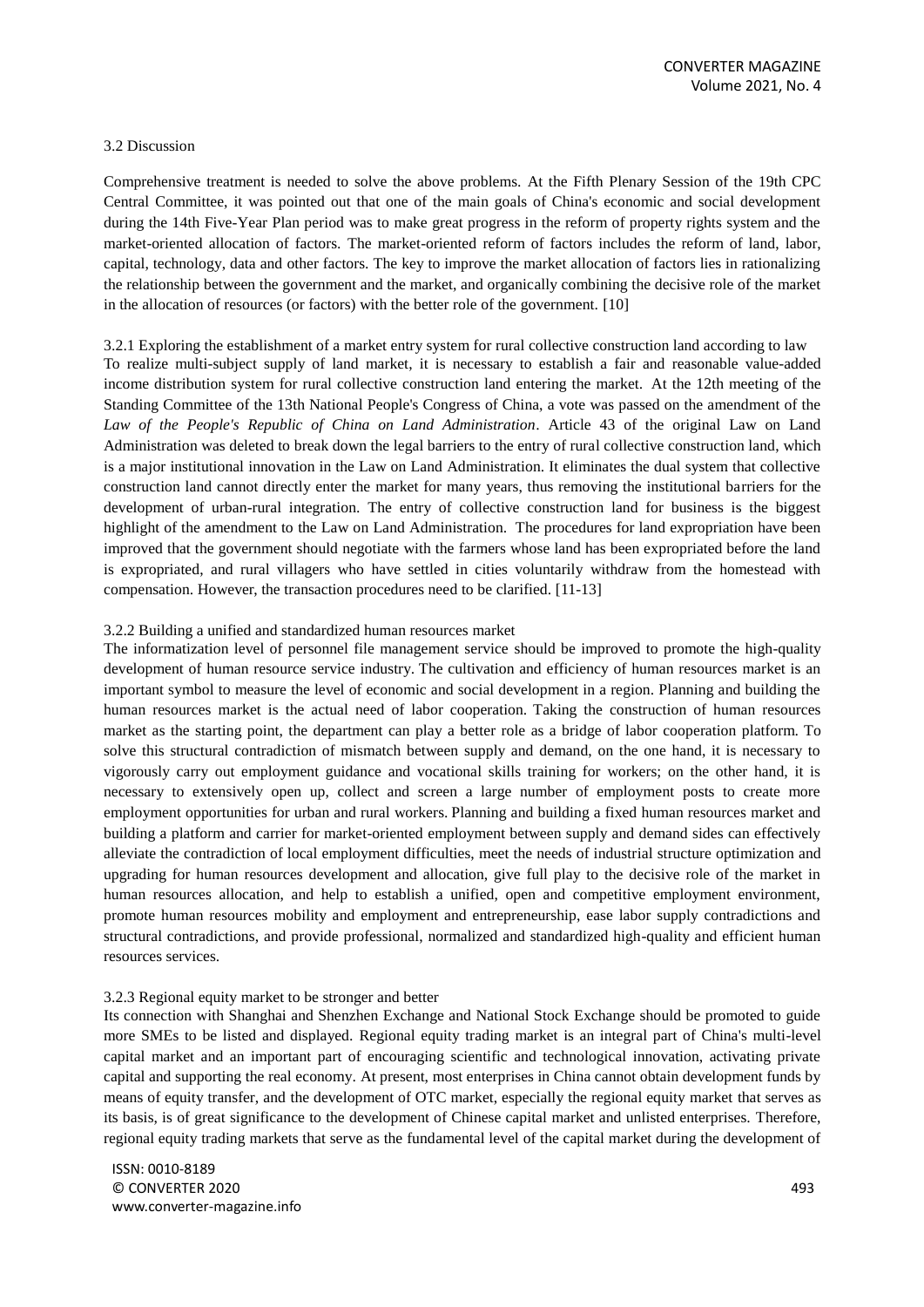the Chinese capital market will guide capital into the grassroots that underpin the social economy and optimize capital's resource allocation in the social economy. It is suggested to realize the marketization of financial funds through the regional equity market, establish a perfect transfer system, and promote the equity pledge business. [14]

3.2.4 Promoting industrial transformation and upgrading with scientific and technological innovation Comprehensive national science center should be moderately established to promote the establishment of comprehensive industrial science and technology innovation centers in regions and guide key cities to lay out professional science and technology innovation bases. Efforts should be made to implement the national major scientific and technology facilities and support the construction of major platforms for innovations. Innovation is the first driving force to lead development. Therefore, a market-oriented and enterprise-oriented scientific and technological innovation system with the combination of production, study and research should be established to guide enterprises to establish long-term cooperative relationship with universities and scientific research institutions, vigorously research and develop new technologies, new products and new processes, and help traditional composite material enterprises to transform and upgrade.

# 3.2.5 Establishing an integrated big data sharing and exchange system

As a new factor of production, data elements have become "oil" in the era of digital economy. The marketization of data elements points out the way forward for further mining data resources and playing the role of data. Since the marketization of data elements in China is still in its initial stage and the non-marketization is quite serious, it is necessary to make the data resources truly an important strategic resource for China to participate in a new round of international competition by strengthening the data legislation, opening up government data resources in an orderly manner, maintaining the operational order of the data element market, cultivating and strengthening the data resource application service industry, etc. [15]

Data collection and integration should be accelerated, a multi-party collaborative data governance platform should be set up, and a comprehensive basic database should be built. With the rapid development of new generation of information technology represented by large data and artificial intelligence, digital economy has become an important engine leading global economic and social change and promoting high-quality development of China's economy. Through the technology of resource information sharing and exchange, the cross platform, cross application, cross system and cross regional resource data interconnection and resource information sharing of e-government system are realized, providing effective basic platform support for the data resource services of governments at all levels. [16] The construction of regional integrated large data center should be pushed forward. All departments are encouraged to open application scenarios and data to speed up the construction of digital government, so as to interconnect, integrate and share information and make efficient use of it, which poses many severe challenges to the informatization construction of Chinese government departments.

# **IV. Conclusion**

A sound market system is the prerequisite for a better market-oriented allocation. [17] The marketization of factors is an important subject to achieve high-quality development of new urbanization. However, the relatively lagging development of factor market, distorted feature allocation, insufficient contribution of total factor productivity to economic growth, and the excessive dependence of economic growth mode on the increase of input amount of factors in China at present have not met the requirements of high-quality development of new urbanization. At present, China is facing the problem of breaking down the system and institutional obstacles that hinder the free flow of factors. The development of new urbanization depends on the independent flow, efficient and fair allocation of factor markets; market-oriented allocation of factors is the development and core issue of new urbanization; the market plays a decisive role in the allocation of factor resources. Therefore, the market-oriented reform of factors is the key to the high-quality development of the new urbanization in our country at present and in the future, which requires the government to correctly play a role in the allocation of factor marketization and speed up the removal of the obstacles to the system and mechanism of the flow of elements.